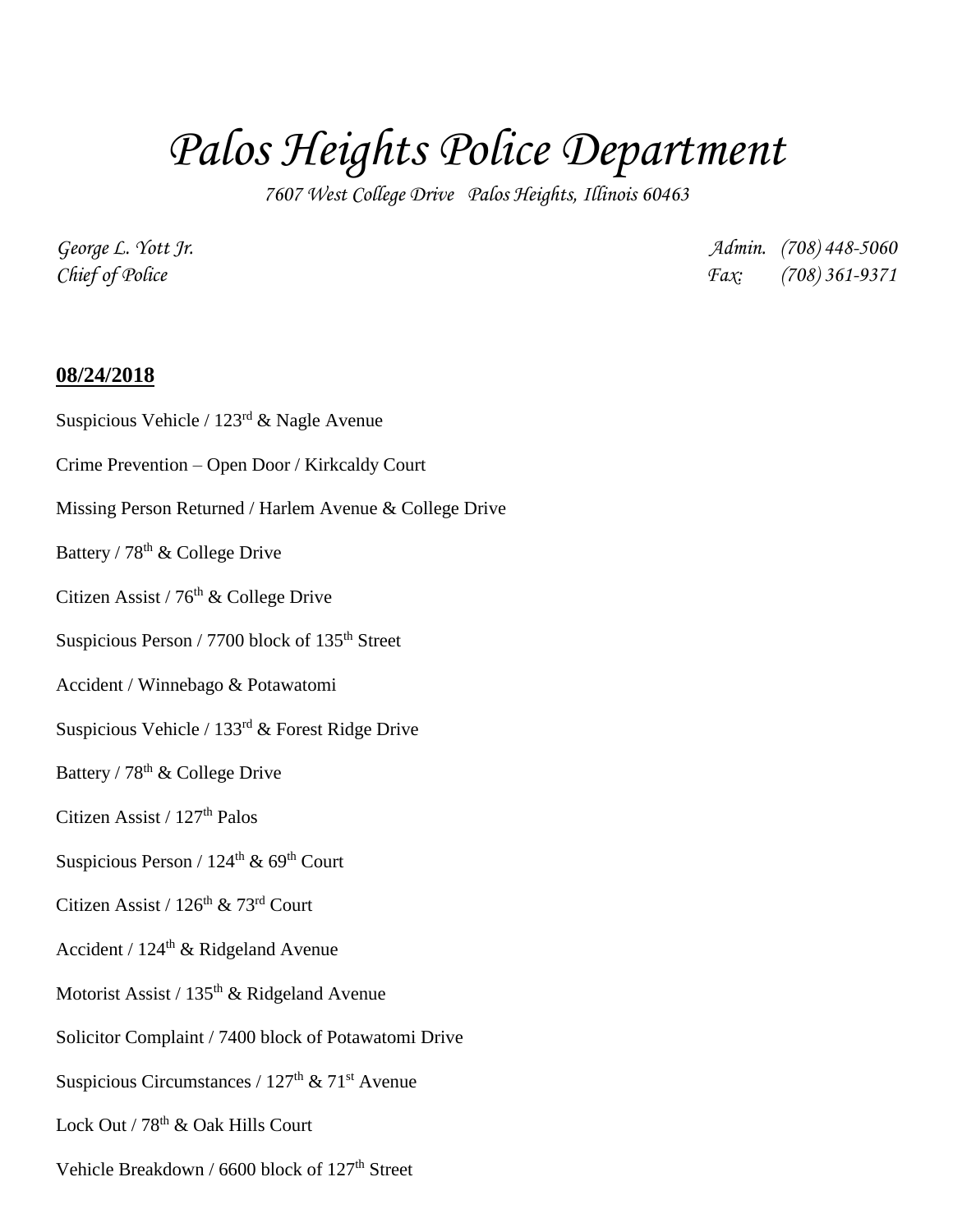## **08/25/2018**

Citizen Assist /  $122<sup>nd</sup>$  & 73<sup>rd</sup> Avenue Vehicle Breakdown /  $64<sup>th</sup>$  & College Drive Driving under the Influence Alcohol /  $120<sup>th</sup>$  & Harlem Avenue Unlawful Visitation Interference  $/134<sup>th</sup>$  & Ridgeland Avenue Telephone Threat /  $125<sup>th</sup>$  & 75<sup>th</sup> Avenue Battery /  $122<sup>nd</sup>$  &  $80<sup>th</sup>$  Avenue Domestic Batter 122<sup>nd</sup> & 71<sup>st</sup> Court Suspicious Vehicle /  $134<sup>th</sup>$  & Forest Ridge Drive Suspicious Vehicles /  $117<sup>th</sup>$  & Lighthouse Lane Suspicious Circumstances / Shadow Creek Drive Suspicious Person / 120<sup>th</sup> & Oak Park Avenue Suspicious Vehicles / 124<sup>th</sup> & Oak Park Avenue Loud Noise Complaint / 122nd & Harlem Avenue **08/26/2018** Suspicious Vehicle /  $120^{th}$  &  $73^{rd}$  Court Driving under the Influence of Alcohol /  $115<sup>th</sup>$  & Ridgeland Avenue Crime Prevention – Open Door /  $120^{th}$  &  $73^{rd}$  Avenue

- Domestic Dispute /  $122<sup>nd</sup>$  &  $71<sup>st</sup>$  Avenue
- Suspicious Vehicle /  $134<sup>th</sup>$  & Forest Ridge Drive
- Accident /  $127<sup>th</sup>$  &  $71<sup>st</sup>$  Avenue
- Citizen Assist / 128<sup>th</sup> & Harlem Avenue

Lock Out / Sorrento Drive

- Accident /  $125<sup>th</sup>$  & Ridgeland Avenue
- Motorist Assist / Harlem Avenue & Ishnala Drive
- Suspicious Person /  $123<sup>rd</sup>$  &  $75<sup>th</sup>$  Avenue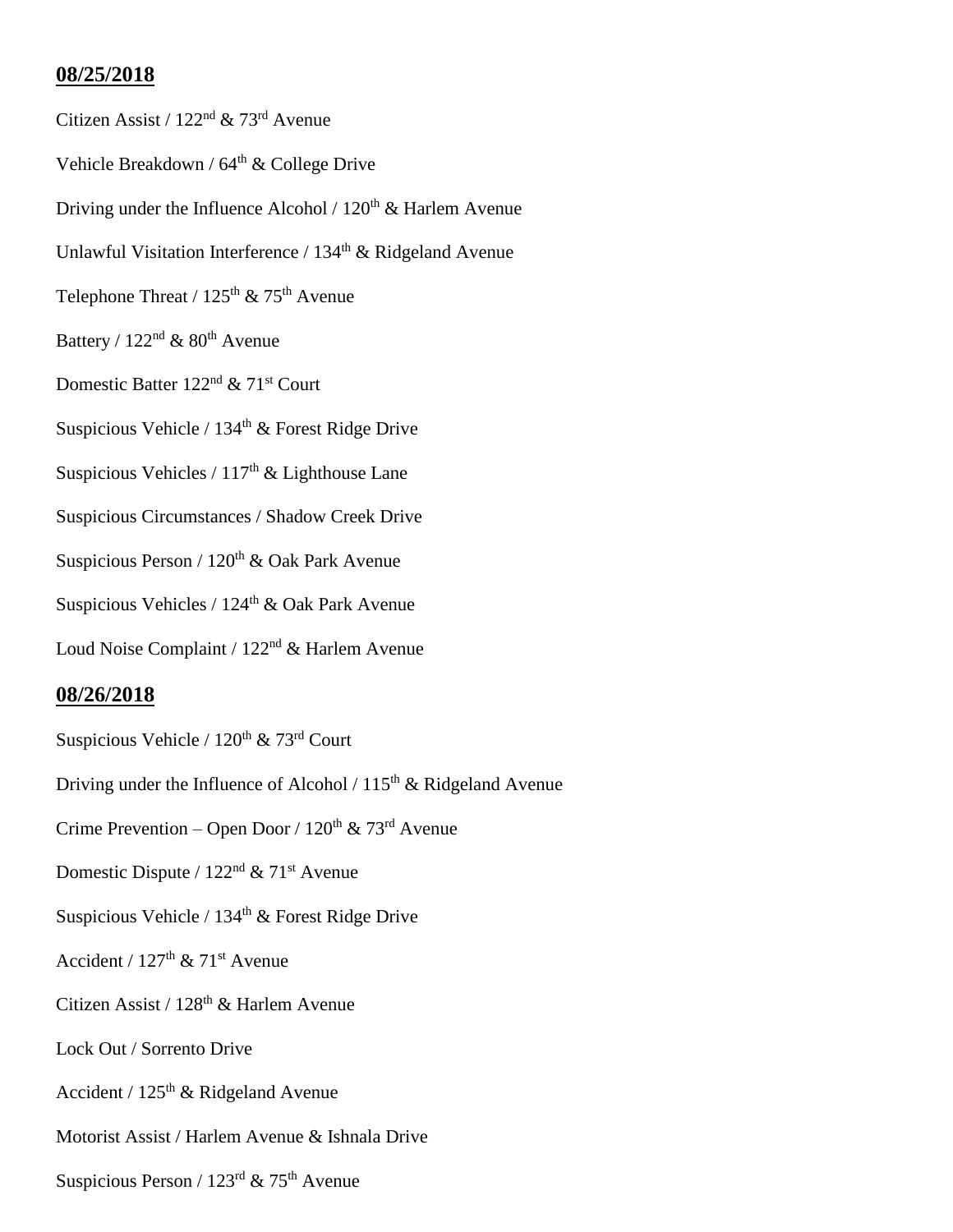#### **08/27/2018**

- Domestic Dispute /  $6800$  block of  $127<sup>th</sup>$  Street Motorist Assist /  $119^{th}$  & Harlem Avenue Crime Prevention – Open Door /  $129<sup>th</sup>$  & Golfview Lane Crime Prevention – Open Window /  $128<sup>th</sup>$  & Forestview Road Suspended Driver's License /  $127<sup>th</sup>$  & Harlem Avenue Motorist Assist / Princeton Lane & College Drive Criminal Trespass to Property / 7300 block of 123rd Street Motorist Assist /  $120<sup>th</sup>$  & Oak Park Avenue Lock Out / 6600 block of College Drive Suspicious Vehicle/ 124rd & Harold Avenue Cruelty to Animals / 7700 block of  $127<sup>th</sup>$  Street Traffic Control / Harlem Avenue & Ishnala Drive Traffic Control / Ridgeland and Westgate Valley Accident /  $124^{\text{th}}$  & Melvina Avenue Motorist Assist /  $127^{\rm th}$  & Ridgeland Avenue Citizen Assist / 133rd & Ash Court **08/28/2018** Suspicious Vehicle / 6400 block of Deer Lane Identity Theft / 132nd & Greenleaf Court Suspicious Person / Surrey Hill Road
- Suspicious Person / 7700 block of 127<sup>th</sup> Street
- Citizen Assist / 79<sup>th</sup> & Golf Drive
- Road Obstruction / 6400 block of 127<sup>th</sup> Street
- Cruelty to Animals / 6600 block of Highland Drive
- Accident / 127<sup>th</sup> & Natoma Avenue